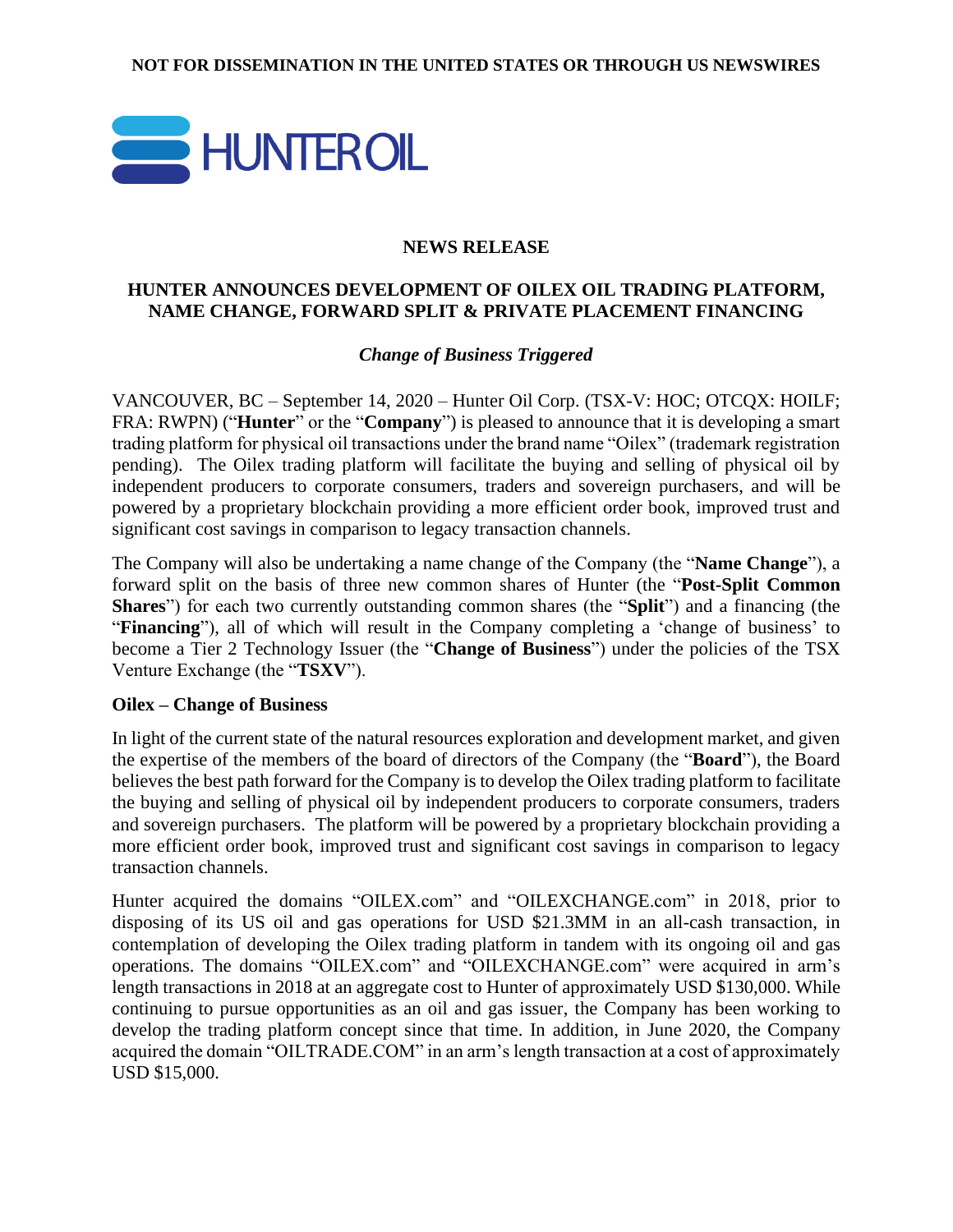During 2019 and the first half of 2020, the Company explored a variety of opportunities in the energy space but did not identify a suitable acquisition candidate and has now determined to focus its efforts on developing the Oilex platform by leveraging the expertise of the Board, who have significant history in the oil and gas business and in particular the trading of physical commodities, to develop the Oilex platform.

"I am pleased that Hunter is able to leverage its assets and the experience of its team to move the Oilex trading platform towards commercialization within the volatile pricing environment of hydrocarbons", said Andrew Hromyk, CEO. "We are very excited by the opportunities in front of us and anticipate filling an identifiable market need for consistence pricing access to all ranges of producers."

The Oilex trading platform is an interactive smart platform for the facilitation of physical oil transactions, and is designed to generate greater efficiencies throughout the trade lifecycle, more favourable economics for producers, and access to a fair market for all. Producers and buyers will be connected by smart algorithms, delivering best probable-matching based on user-defined criteria. The platforms' entire ecosystem is designed to create a single source of digital trust and truth between buyers, sellers and trade-related services throughout the entire supply chain, with real-time tracking from price discovery and trading through to logistics, back-office settlements and payment reconciliation.

The development of the Oilex trading platform is anticipated to constitute a 'change of business' under TSXV policies as it will redirect the Company's resources and alter its character. As such it will be subject to the approval of the TSXV.

In connection with the Company's application to the TSXV for approval of the Change of Business, the directors and officers of the Company holding an aggregate of 3,149,360 common shares of Hunter entered into a pooling agreement pursuant to which they have agreed not sell, trade or transfer their shares, subject to certain limited exceptions.

# **Name Change and Split**

In connection with the proposed transactions disclosed herein, the Company will be changing its name to "Hunter Technology Corp." and completing the Split of its outstanding common shares on the basis of three Post-Split Common Shares for each two current common shares of Hunter. Hunter currently has 13,260,871 common shares issued and outstanding, which will be increased to approximately 19,891,307 Post-Split Common Shares after the Split is completed, but prior to the completion of the Financing.

Completion of the Name Change and Split are each subject to the receipt of TSXV acceptance, as well as any other required regulatory approvals. Pursuant to the provisions of the *Business Corporations Act* (British Columbia) and the Articles of the Company, shareholder approval for the Name Change and the Split is not required, and consequently the Company will not be seeking shareholder approval for the Name Change or the Split. The Company plans to effect the Name Change and the Split as soon as possible following receipt of TSXV approval and further details will be provided as they become available.

# **Financing**

The Company will be undertaking the Financing by way of a non-brokered private placement of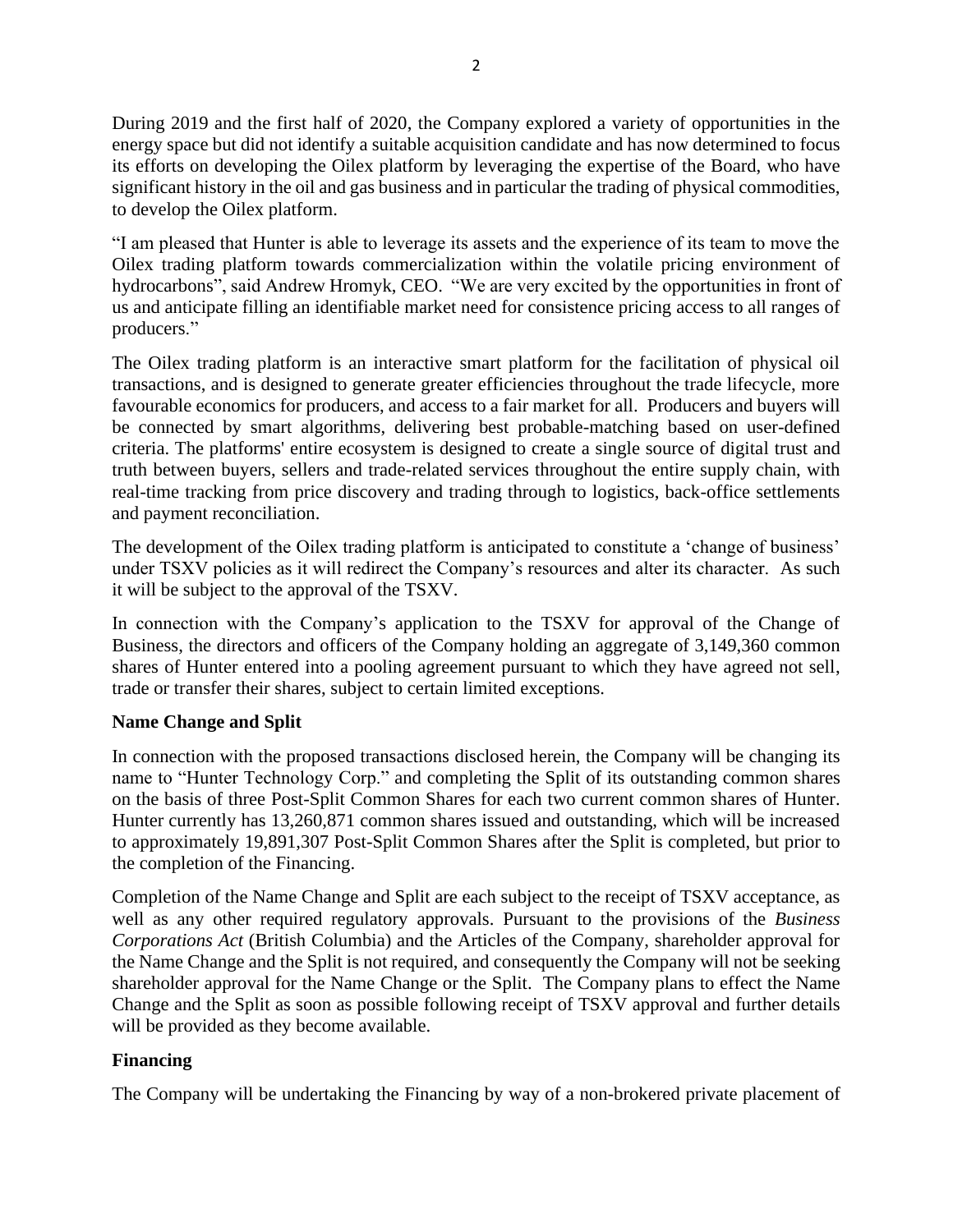10,000,000 Post-Split Common Shares (each, a "**Financing Share**") at a price of CAD \$0.20 per Financing Share for gross proceeds of CAD \$2,000,000. Upon receipt of subscriptions for 10,000,000 Financing Shares and the associated proceeds, the Financing will be closed into escrow. Upon receipt of the final approval of the TSXV and the public announcement of the Change of Business, the subscriptions and subscription proceeds from the Financing shall be delivered to the Company and the Company shall issue the Financing Shares subscribed for in connection therewith. In the event that the Change of Business is not completed by October 31, 2020 the subscriptions shall terminate in accordance with their terms and the gross proceeds of the Financing will be returned to the subscribers.

On completion of the Split and prior to completion of the Financing, the Company will have approximately 19,891,307 Post-Split Common Shares outstanding. Assuming 10,000,000 Financing Shares are issued in connection with the Financing, upon the issuance of the Financing Shares, the Company will have approximately 29,891,307 Post-Split Common Shares outstanding. The Company may pay a cash commission of up to 5% to eligible finders in connection with the Financing.

Proceeds of the Financing will be immediately available to the Company upon release from escrow. Upon being received by the Company, it is anticipated that approximately two thirds of the proceeds raised in connection with the Financing will be utilized for the development of the Oilex platform, including for the acquisition of software licensing for the operation of the platform, for the development of security controls and protocols and associated third party consulting fees, and, among other things, web development, distributed ledger development, and quality control implementation and testing. The remaining third of the proceeds are anticipated to be used for retaining key technical personal and general and administrative expenses associated with developing the platform for product launch

The Financing Shares will be subject to a hold period of four months and a day from the date of issuance of the Financing Shares.

# **Escrow**

The Change of Business does not involve the issuance of any new shares, there will be no change in the Board and all shares held by principals of the Company have been outstanding for more than three years. Based on the foregoing, the Company intends to apply to the TSXV for an exemption from the application of TSXV Policy 5.4 - *Escrow, Vendor Consideration and Resale Restrictions* to the Change of Business. There is no assurance that such a waiver will be granted.

#### **Sponsorship**

The Company intends to apply for a waiver to the sponsorship requirement under Section 3.4(a) (iii) of TSXV Policy 2.2 - *Sponsorship and Sponsorship Requirements*. There is no assurance that such a waiver will be granted.

#### **Shareholder Approval**

The Company meets the criteria set forth in Section 4.1 of TSXV Policy 5.2 - *Changes of Business and Reverse Takeovers* from the requirement to obtain shareholder approval in connection with the Change of Business as it does not have any non-arm's length parties, the Company is without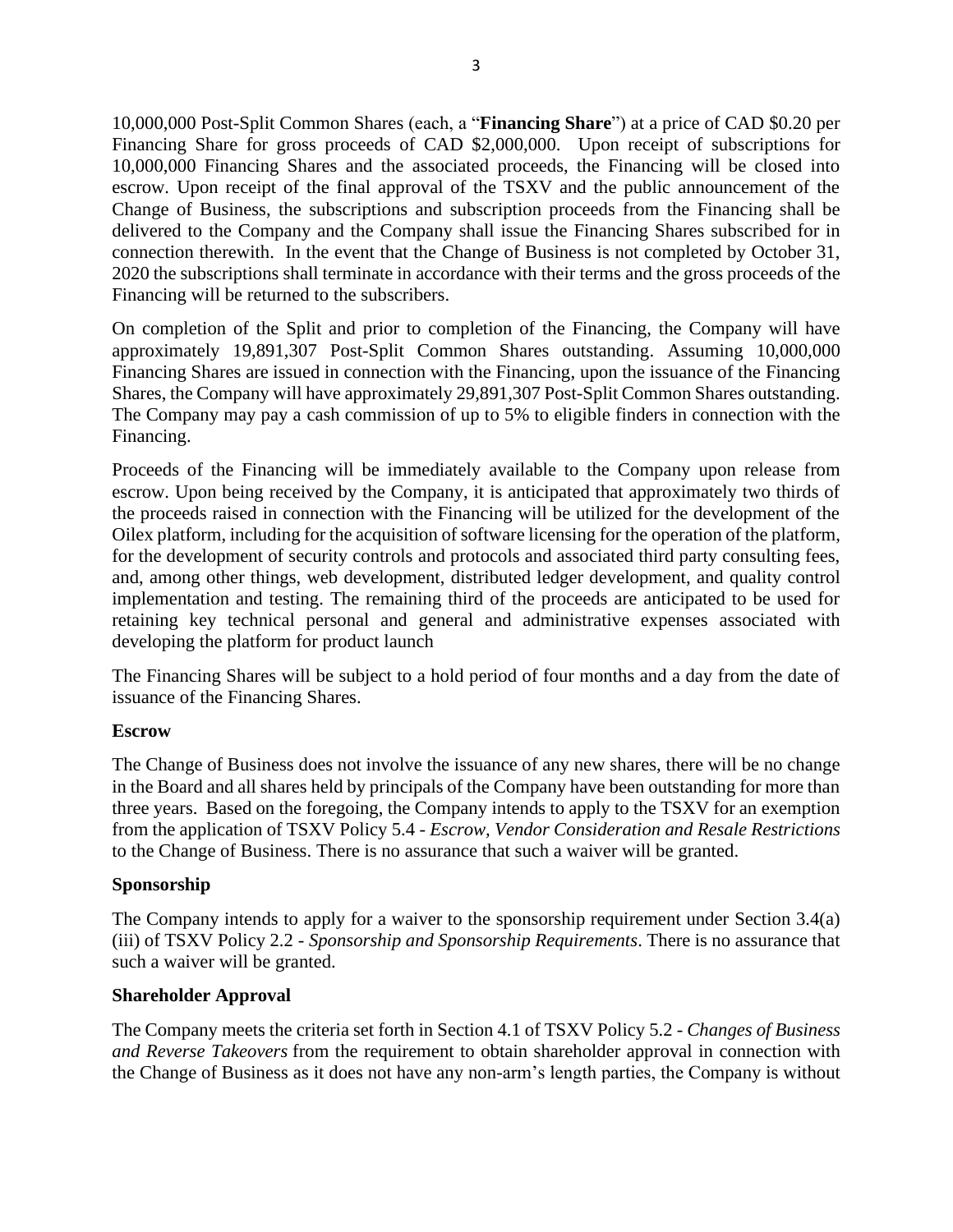active operations and the Company is not subject to a cease trade order nor will it be suspended on completion of the Change of Business.

The Company is preparing a disclosure document to provide disclosure regarding the Change of Business and related transactions which will be filed under the Company's SEDAR profile at www.sedar.com in due course.

## **Leadership Team**

The directors and officers of the Company upon completion of the Change of Business will be:

- Andrew Hromyk, CEO and Director
- John Eagleton, CTO
- Bryant Pike, CFO and Secretary
- Srinivas Polishetty, Director
- Konstantinos Ghertsos, Director

Biographical information on the Company's directors and officers is provided below.

## *Andrew Hromyk, CEO and Director*

Mr. Hromyk has served a director and officer of Hunter since November 2014. Since 1995, Mr. Hromyk has been President of Century Capital Management Ltd., an independent investment management and advisory firm based in Vancouver, British Columbia, with a history of making strategic investments in private and public companies. In addition, Mr. Hromyk has supported energy, technology and telecom operations in the continental Canada, United States, as well as internationally in Papua New Guinea and Nigeria. Mr. Hromyk studied economics at Chaminade University and the University of British Columbia.

#### *John Eagleton, CTO*

Mr. Eagleton is the CEO of Intellabridge Technology Corporation (CSE: INTL), a company focused on building and investing in cutting-edge ideas that can be rapidly scaled and monetized, in particular early front range technologies that can be the next disruptive solutions in fintech, social media, advertising, healthcare, energy and gaming. Mr. Eagleton graduated from Georgetown University and started his career at the U.S. Department of State, Bureau of Intelligence and Research, Office of Economic Analysis. He has also worked in capital markets at BNP Paribas and Bankers Trust (Deutsche Bank) as Vice President of the Emerging Markets Fixed Income Trading Desk. Mr. Eagleton also co-founded Investars, one of the leading companies for research performance analytics on Wall Street and has been quoted in dozens of leading publications as well as a guest on CNBC.

#### *Bryant Pike CPA, CFO and Secretary*

Mr. Pike is a CPA with over 15 years of financial experience. He previously served as Chief Financial Officer and Senior Vice President of Corporate Development for Wow Unlimited Media Inc. (formerly Rainmaker Entertainment) from 2008 through 2017. He began his career as a chartered professional accountant specializing in the financial services and media and entertainment industries with Ernst & Young. He is currently the CEO and a director of Brachium Capital Corp., a Capital Pool Company listed on the TSXV.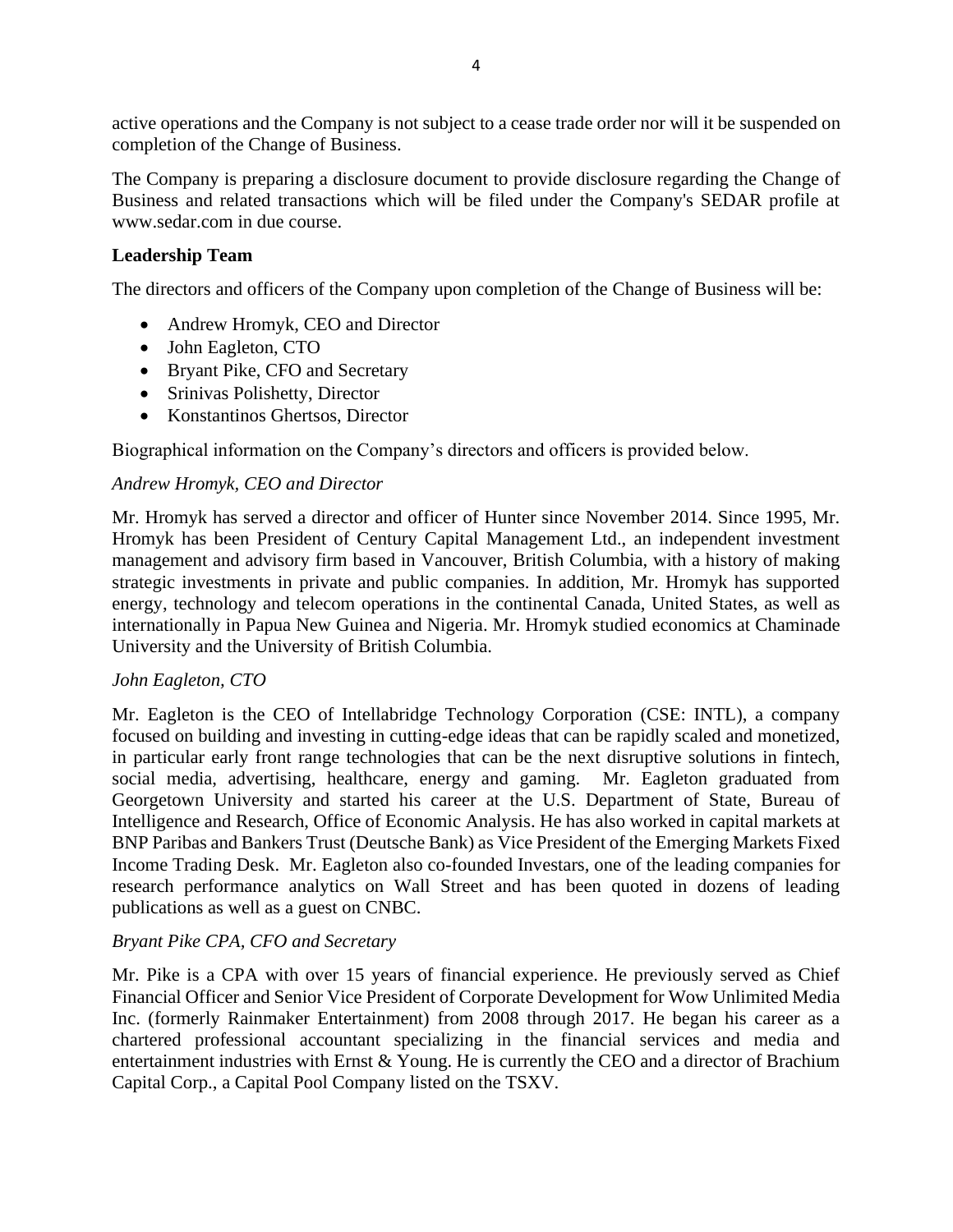#### *Srinivas Polishetty, Director*

Mr. Polishetty's experience includes transactions in the areas of project finance, corporate finance, carbon investments and finance, private placement of capital, direct investments, leverage buyouts and mergers and acquisitions. He has been Managing Director of American Orient Capital Partners Group, an investment company focused on long-term investments in the Asia Pacific region, since 1998. He serves as a director of IP Ventures Inc. and previously served as a director and compliance officer of Arthaland Corporation. Mr. Polishetty holds degrees from the Asian Institute of Management in Manila, Philippines and the Indian Institute of Technology, Kharagpur, India. Mr. Polishetty also attended an exchange program at Desautels Graduate School of Business Management, McGill University of Montreal, Canada.

#### *Konstantino Ghertsos, Director*

Dr. Ghertsos is an experienced commodities trader with varied interests in the oil and energy domain and other asset classes, focused on emerging markets. Dr. Ghertsos served as Director of Supply for Inver Energy Ltd. in Ireland and was previously a Senior Trader at MRI Trading in Switzerland. He serves as a director of the Progressive Initiative Foundation charity organization and previously held trading and senior executive roles in several European. Dr. Ghertsos holds a BSc in Oceanography and Marine Biology from the University of Southampton, a Maitrise (Master's Degree) in Marine Ecology from the University of Paris VI, & a PhD in Oceanography & a DEA in Data Analysis & Computer Modeling of the Marine Environment from the University of Lille I.

#### **Conditions to Completion of the Change of Business and Related Transactions**

Completion of the transaction is subject to a number of conditions, including but not limited to, Exchange acceptance and if applicable, disinterested shareholder approval. Where applicable, the transaction cannot close until the required shareholder approval is obtained. There can be no assurance that the transaction will be completed as proposed or at all.

Investors are cautioned that, except as disclosed in the management information circular or filing statement to be prepared in connection with the transaction, any information released or received with respect to the transaction may not be accurate or complete and should not be relied upon. Trading in the securities of Hunter Oil Corp. should be considered highly speculative.

The TSX Venture Exchange Inc. has in no way passed upon the merits of the proposed transaction and has neither approved nor disapproved the contents of this news release.

#### **Trading Halt and Completion**

As required by TSXV policies, trading in the common shares of Hunter has been halted. The trading halt will remain in place until the requirements set forth in TSXV Policy 5.2 - *Changes of Business and Reverse Takeovers* have been met. Subject to the approval of the TSXV, the Company anticipates final completion of the Change of Business and related transactions early in the fourth quarter of 2020.

#### **MI 61-101 Disclosure**

It is anticipated that insiders of the Company and their joint actors may subscribe for up to 20% of the Financing Shares issued pursuant to the Financing. The participation of each insider will be subject to the approval of directors of the Company who are independent of such insider. Any such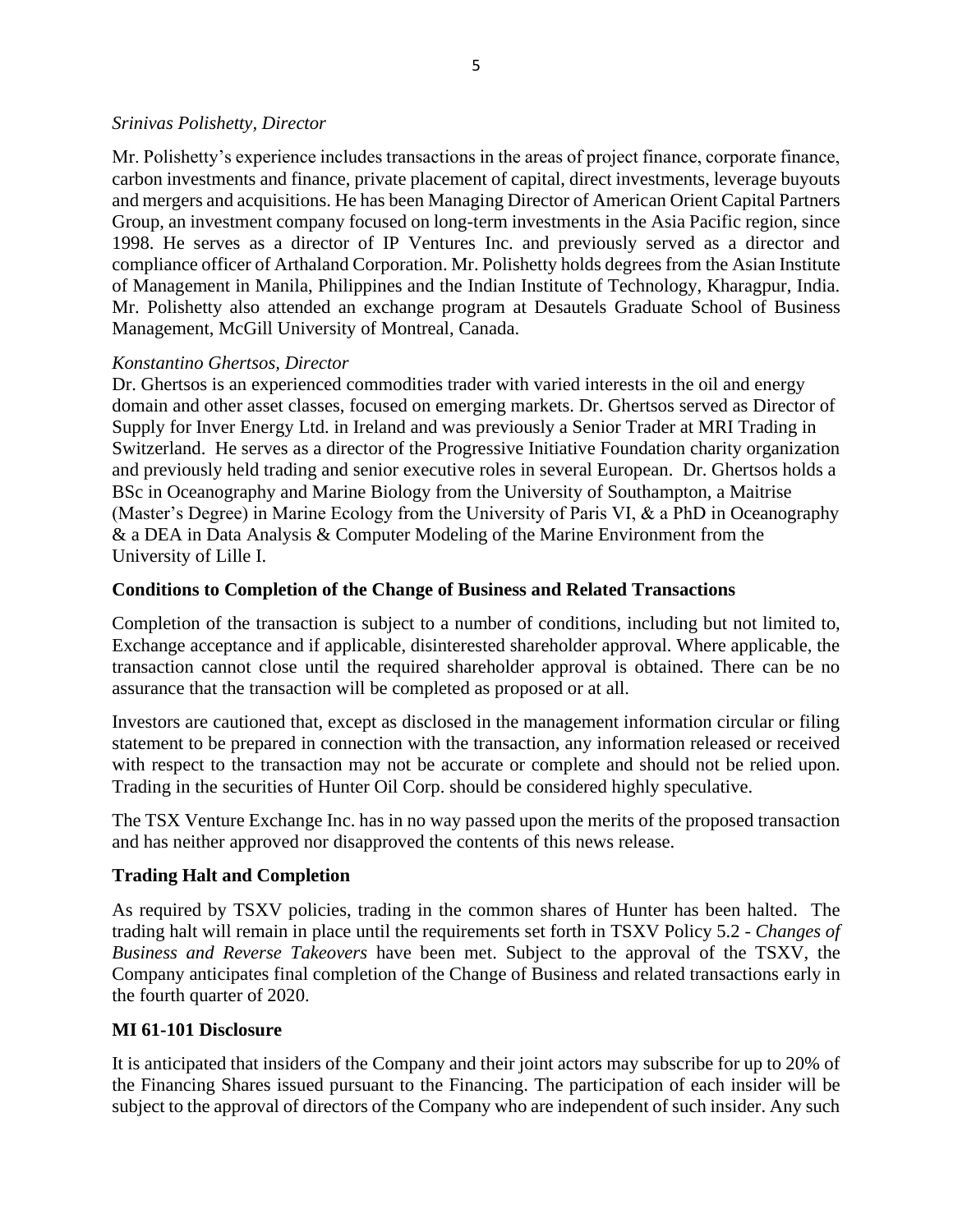participation would be considered to be a "related party transaction" as defined under Multilateral Instrument 61-101 - *Protection of Minority Security Holders in Special Transactions* ("**MI 61- 101"**). The distribution of the securities to the insiders would be for cash with a fair market value of less than CAD \$2,500,000, such that the Company anticipates that the sale of securities to insiders pursuant to the Financing will be exempt from the valuation and minority shareholder approval requirements of MI 61- 101. No new insiders are anticipated to be created, nor will there be any change of control, as a result of the Financing.

#### **ON BEHALF OF THE BOARD OF DIRECTORS**

Andrew Hromyk Chief Executive Officer (604) 689-3355

**For further information, visit our website at [www.hunteroil.com](http://www.hunteroil.com/)**

#### **NEITHER TSX VENTURE EXCHANGE NOR ITS REGULATION SERVICES PROVIDER (AS THAT TERM IS DEFINED IN POLICIES OF THE TSX VENTURE EXCHANGE) ACCEPTS RESPONSIBILITY FOR THE ADEQUACY OR ACCURACY OF THIS RELEASE.**

*THIS PRESS RELEASE, REQUIRED BY APPLICABLE CANADIAN LAWS, IS NOT FOR DISTRIBUTION TO U.S. NEWS SERVICES OR FOR DISSEMINATION IN THE UNITED STATES, AND DOES NOT CONSTITUTE AN OFFER TO SELL OR A SOLICITATION OF AN OFFER TO SELL ANY OF THE SECURITIES DESCRIBED HEREIN IN THE UNITED STATES. THESE SECURITIES HAVE NOT BEEN, AND WILL NOT BE, REGISTERED UNDER THE UNITED STATES SECURITIES ACT OF 1933, AS AMENDED, OR ANY STATE SECURITIES LAWS, AND MAY NOT BE OFFERED OR SOLD IN THE UNITED STATES OR TO U.S. PERSONS UNLESS REGISTERED OR EXEMPT THEREFROM.*

#### **Cautionary Statement Regarding Forward-Looking Information**

Certain information provided in this press release constitutes forward-looking statements and forward-looking information (together "forward-looking statements") within the meaning of applicable securities laws. Specifically, and without limitation, this press release contains forward-looking statements relating to the Change of Business, the Financing, the Name Change, the Split, and the timing of such transactions and the Company's future plans. Forwardlooking statements are statements that relate to future, not past, events. In this context, forward-looking statements often address expected future business and financial performance, and often contain words such as "anticipate", "believe", "forecast", expect", "plan", "intend", "estimate", "propose", "project", or similar words suggesting future outcomes. The Company cautions readers and prospective investors in the Company's securities not to place undue reliance on forward‐looking information as, by its nature, it is based on current expectations regarding future events that involve a number of assumptions, inherent risks and uncertainties, which could cause actual results to differ materially from those anticipated by the Company. In respect of the forward-looking statements and information set out in this new release, the Company has provided such in reliance on certain assumptions that it believes are reasonable at this time, including assumptions as to the process and timing for the Change of Business, the Name Change, the Split, the Financing and related transactions. Forward-looking statements are subject to a number of known and unknown risks and uncertainties, many of which involve factors or circumstances that are beyond the Company's control. A number of factors could cause actual results to differ materially from those anticipated by the Company, including but not limited to additional regulatory or legal approvals required for the Change of Business, the Name Change, the Split, the Financing and related transactions, estimated future expenses of the Company, regulation of the Company's business, the ability of the Company to raise capital, the ability of the Company to develop and market the Oilex trading platform, the state of the public markets, global economic and business conditions, and diversion of management time on the proposed transactions, among other things. The Company